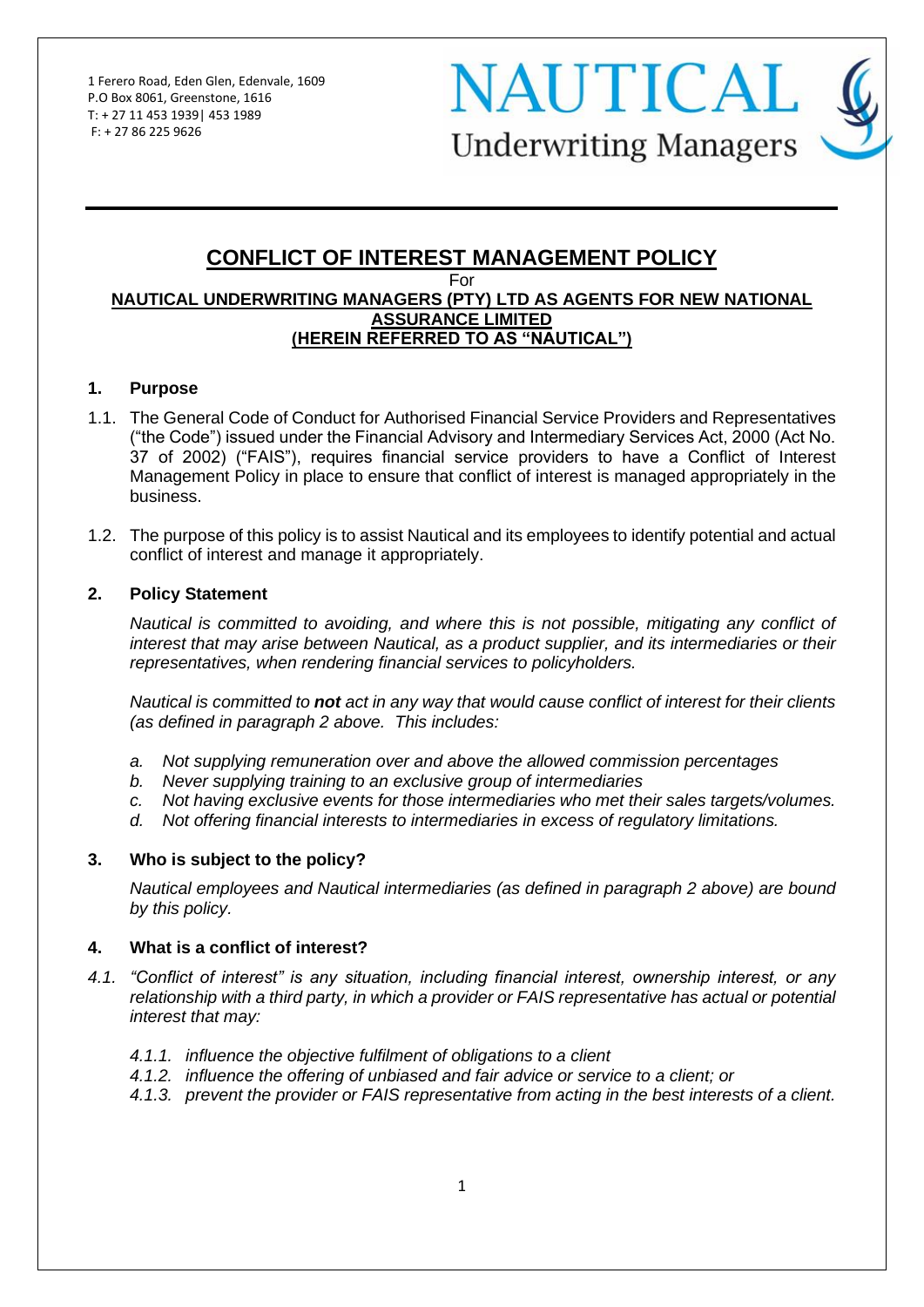

- *4.2. This may include:*
	- *4.2.1. real or perceived financial gain resulting from recommendations to our clients that prejudice the client*
	- *4.2.2. an outcome of service delivery or transaction that may not best serve the interests of the client*
	- *4.2.3. non-cash incentives that may be received by the business as a result of affecting any predetermined transaction and/ or product; and*
	- *4.2.4. effecting a transaction and/ or product that may benefit a party other than the client.*
- *4.3. The table below lists financial interest that is allowed; financial interest that is allowed, but subject to prior approval and the total expenditure not exceeding R1 000.00 per FAIS representative during any one year; financial interest that is disallowed; and financial interest that is not subject to the Code and therefore does not require any prior approval in terms of this Policy.*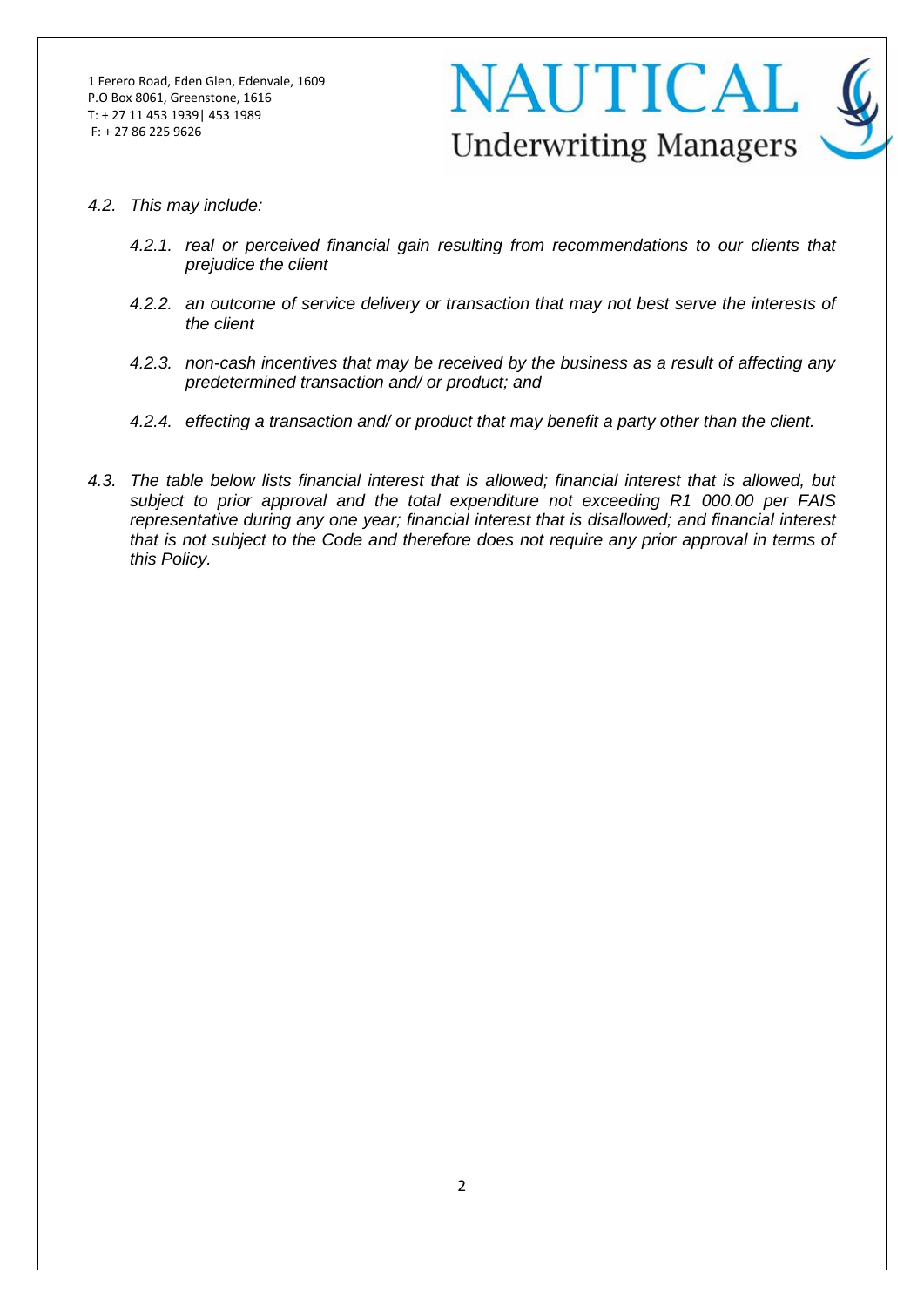

|                | <b>Financial interest allowed</b>                                                                                                                                                                                                                                                                                                                 | <b>Financial interest disallowed</b>                                                                                                                                                                                                                                                              | Financial interest allowed,<br>but subject to prior approval<br>exceeding R1000.00 per FAIS<br>representative in any one<br>year  | and total expenditure not Financial interest not subject to<br>the Code and therefore not<br>requiring prior approval |
|----------------|---------------------------------------------------------------------------------------------------------------------------------------------------------------------------------------------------------------------------------------------------------------------------------------------------------------------------------------------------|---------------------------------------------------------------------------------------------------------------------------------------------------------------------------------------------------------------------------------------------------------------------------------------------------|-----------------------------------------------------------------------------------------------------------------------------------|-----------------------------------------------------------------------------------------------------------------------|
|                | Commission, in accordance<br>with the Short-term Insurance<br>Act, 1998 (Act No. 53 of<br>1998) ("the STIA") and Long-<br>term Insurance Act, 1998 (Act)<br>No 52 of 1998)<br>Disclosure required:<br>and/or<br>Quotation<br><b>Initial</b><br><b>Disclosure</b><br><b>Documentation</b><br>and/or<br>Service<br>Level<br>Agreement with clients. | FAIS<br>Financial<br>interest<br>to a<br>representative for giving preference to<br>a quantity of business to the exclusion<br>of quality to the policyholder,<br>preference to a specific product<br>supplier, or preference to a specific<br>product.                                           | Sporting events, e.g. golf days<br>Hospitality e.g. meals, events<br>etc<br>Disclosure required:<br><b>Internal Gift Register</b> | "Pay your own way" entertainment<br>or functions                                                                      |
| $\overline{c}$ | Fees as provided for in the<br>Short-term Insurance Act,<br>1998 (Act No. 53 of 1998)<br>("the STIA") and Long-term<br>Insurance Act, 1998 (Act No<br>52 of 1998)                                                                                                                                                                                 | Cash, cash equivalent, voucher, gift,<br>service, advantage, benefit, discount,<br>domestic or foreign travel, hospitality,<br>accommodation, sponsorship, and any<br>incentive<br>other<br>valuable<br><sub>or</sub><br>consideration not mentioned above,<br>including travel and accommodation | Gifts<br>Disclosure required:<br><b>Internal Gift Register</b>                                                                    | Compassionate flowers                                                                                                 |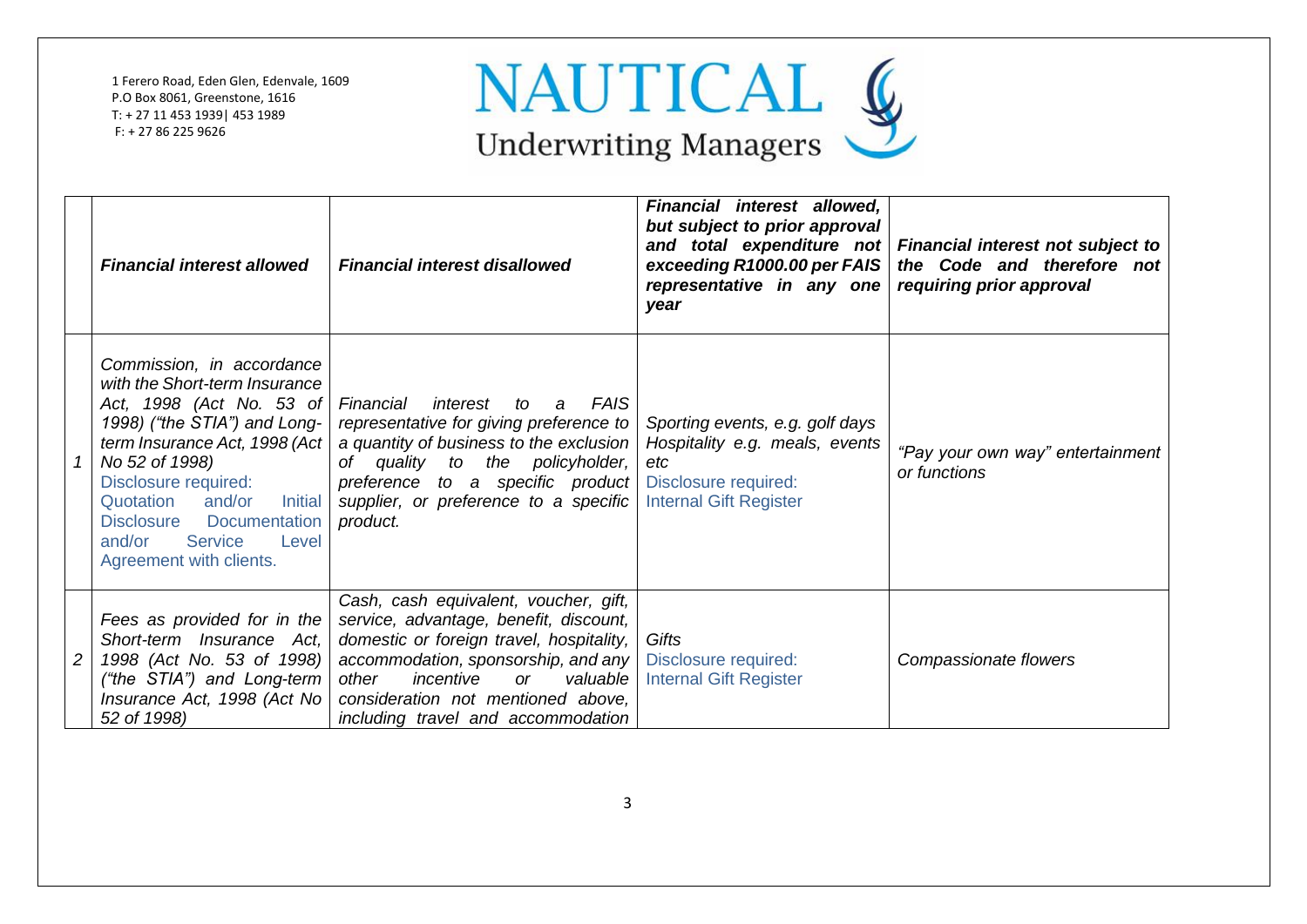

|   | <b>Financial interest allowed</b>                                                                                                                                                                                                                                                                                                                                                                                                                              | <b>Financial interest disallowed</b>                                                                                                                                               | Financial interest allowed,<br>but subject to prior approval<br>exceeding R1000.00 per FAIS<br>representative in any one<br>year | and total expenditure not Financial interest not subject to<br>the Code and therefore not<br>requiring prior approval |
|---|----------------------------------------------------------------------------------------------------------------------------------------------------------------------------------------------------------------------------------------------------------------------------------------------------------------------------------------------------------------------------------------------------------------------------------------------------------------|------------------------------------------------------------------------------------------------------------------------------------------------------------------------------------|----------------------------------------------------------------------------------------------------------------------------------|-----------------------------------------------------------------------------------------------------------------------|
|   | Disclosure required:<br>and/or<br><b>Initial</b><br>Quotation<br>Documentation<br><b>Disclosure</b><br>and/or<br><b>Service</b><br>Level<br>Agreement with clients.                                                                                                                                                                                                                                                                                            | associated with allowed training.                                                                                                                                                  |                                                                                                                                  |                                                                                                                       |
| 3 | Fees for rendering a financial<br>service in respect of which<br>neither commission nor the<br>fees provided for in the STIA<br>and LTIA are payable<br>provided the client has<br>specifically agreed to the fees<br>in writing and has discretion<br>to stop them at any time.<br>Disclosure required:<br>Quotation<br>and/or<br><b>Initial</b><br><b>Disclosure</b><br><b>Documentation</b><br>and/or<br><b>Service</b><br>Level<br>Agreement with clients. | Training that is restricted to a select<br>of providers<br>FAIS<br>group<br>or<br>representatives and that does not meet<br>the conditions in item 8 under the<br>"Allowed Column" | <b>Promotional items</b><br>Disclosure required:<br><b>Internal Gift Register</b>                                                | Personal/ private expenditure with<br><b>FAIS</b> representatives                                                     |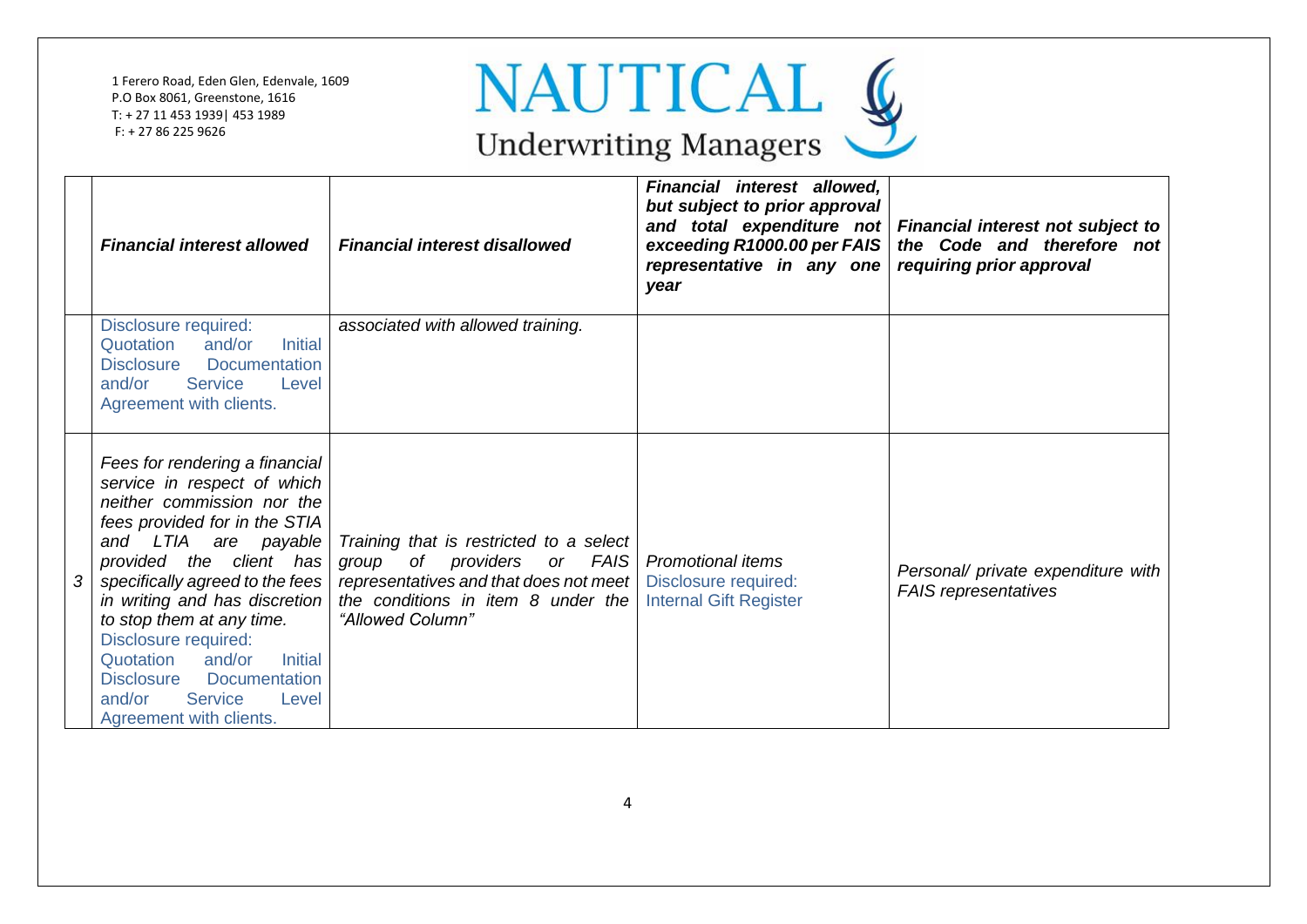

|                          | <b>Financial interest allowed</b>                                                                                                                                                                                                                                                                                         | <b>Financial interest disallowed</b>                                                                                                                                | Financial interest allowed,<br>but subject to prior approval<br>exceeding R1000.00 per FAIS<br>representative in any one   requiring prior approval<br>year | and total expenditure not Financial interest not subject to<br>the Code and therefore not                                                                  |
|--------------------------|---------------------------------------------------------------------------------------------------------------------------------------------------------------------------------------------------------------------------------------------------------------------------------------------------------------------------|---------------------------------------------------------------------------------------------------------------------------------------------------------------------|-------------------------------------------------------------------------------------------------------------------------------------------------------------|------------------------------------------------------------------------------------------------------------------------------------------------------------|
| $\overline{\mathcal{A}}$ | Fees for services rendered to<br>a "third party", provided the<br>are<br>reasonably<br>fees<br>with<br>the<br>commensurate<br>service rendered.<br>Disclosure required:<br>Quotation and/or<br><b>Initial</b><br><b>Disclosure</b><br><b>Documentation</b><br>and/or<br><b>Service</b><br>Level<br>Agreement with clients |                                                                                                                                                                     | Meals, except meals provided<br>during training that is allowed<br>Disclosure required:<br><b>Internal Gift Register</b>                                    |                                                                                                                                                            |
| 5                        | Any financial interest with a<br>determinable monetary value<br>not exceeding R1000.00 per<br>FAIS representative in any<br>given year.<br>Disclosure required:<br><b>Internal Gift Register</b>                                                                                                                          | Weekends away – irrespective of<br>value. In the event of "pay your own<br>way", it would not constitute a gift and<br>will not be in contravention of the<br>Code. |                                                                                                                                                             | Provision of electronic tools and<br>services without which an FSP<br>cannot service Nautical, e.g.<br>underwriting services, call centre<br>services, etc |
| 6                        | Financial interest for which<br><b>FAIS</b><br>provider<br>the<br><sub>or</sub>                                                                                                                                                                                                                                           |                                                                                                                                                                     | Marketing<br>advertising,<br>and<br>provided a fair value for the                                                                                           |                                                                                                                                                            |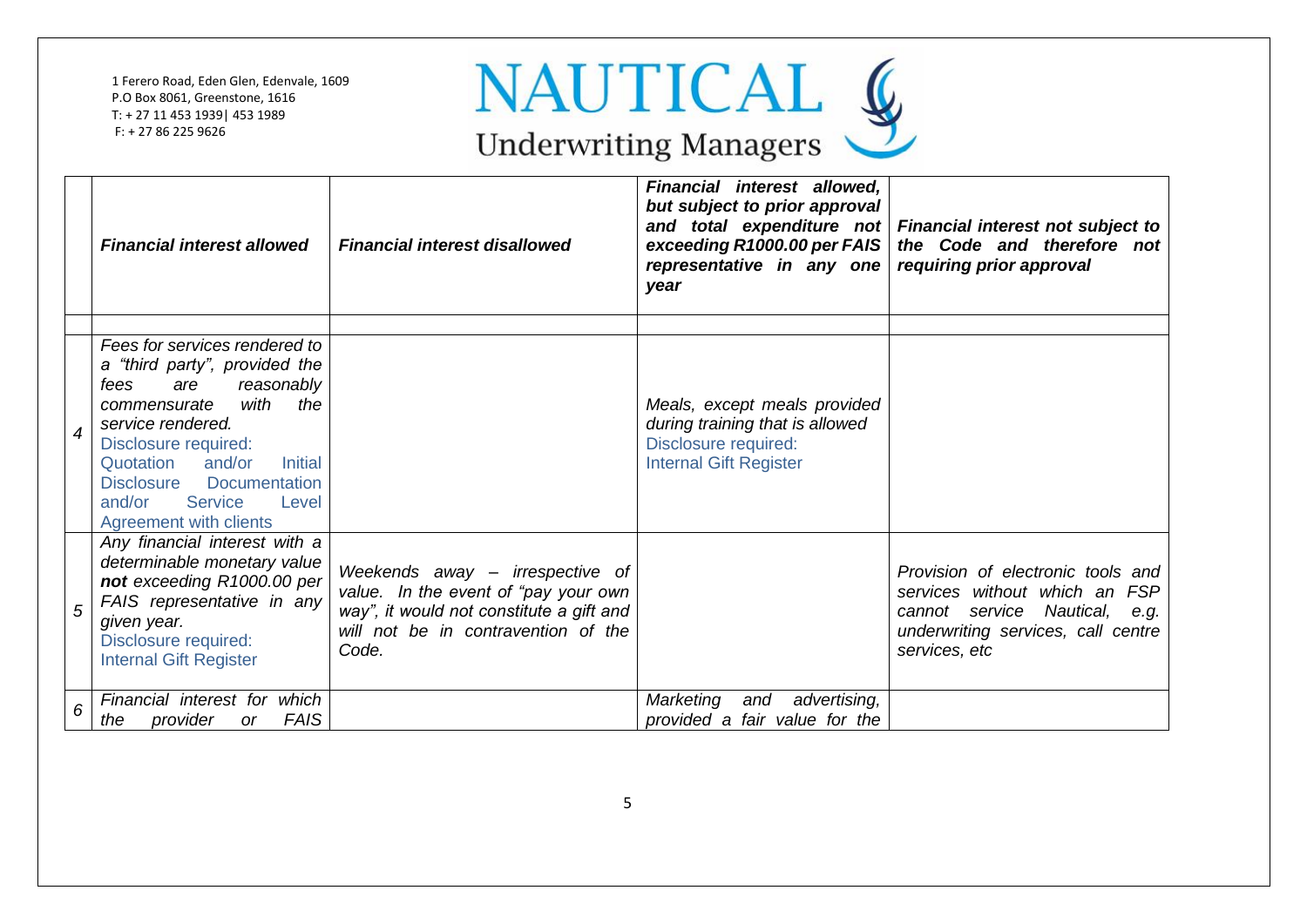

|   | <b>Financial interest allowed</b>                                                                                                                                                                                                          | <b>Financial interest disallowed</b> | Financial interest allowed,<br>but subject to prior approval<br>exceeding R1000.00 per FAIS<br>representative in any one requiring prior approval<br>year | and total expenditure not Financial interest not subject to<br>the Code and therefore not |
|---|--------------------------------------------------------------------------------------------------------------------------------------------------------------------------------------------------------------------------------------------|--------------------------------------|-----------------------------------------------------------------------------------------------------------------------------------------------------------|-------------------------------------------------------------------------------------------|
|   | representative has paid fair<br>value<br>remuneration<br><b>or</b><br>reasonably commensurate to<br>the financial interest.<br>Disclosure required:<br><b>Conflict of Interest Register</b>                                                |                                      | service, as would have been<br>charged elsewhere, is charged.<br>Disclosure required:<br><b>Conflict of Interest Register</b>                             |                                                                                           |
|   | Ownership interest<br>Disclosure required:<br>Conflict of Interest register<br>Ownership<br>Interest<br>and<br>Register.                                                                                                                   |                                      |                                                                                                                                                           |                                                                                           |
| 8 | Training that is not restricted<br>selected group of<br>a<br>tO<br><b>FAIS</b><br>providers<br>and<br>representatives on products<br>and legalities thereof; general<br>financial<br>and<br>industry<br>specialised<br><i>information:</i> |                                      |                                                                                                                                                           |                                                                                           |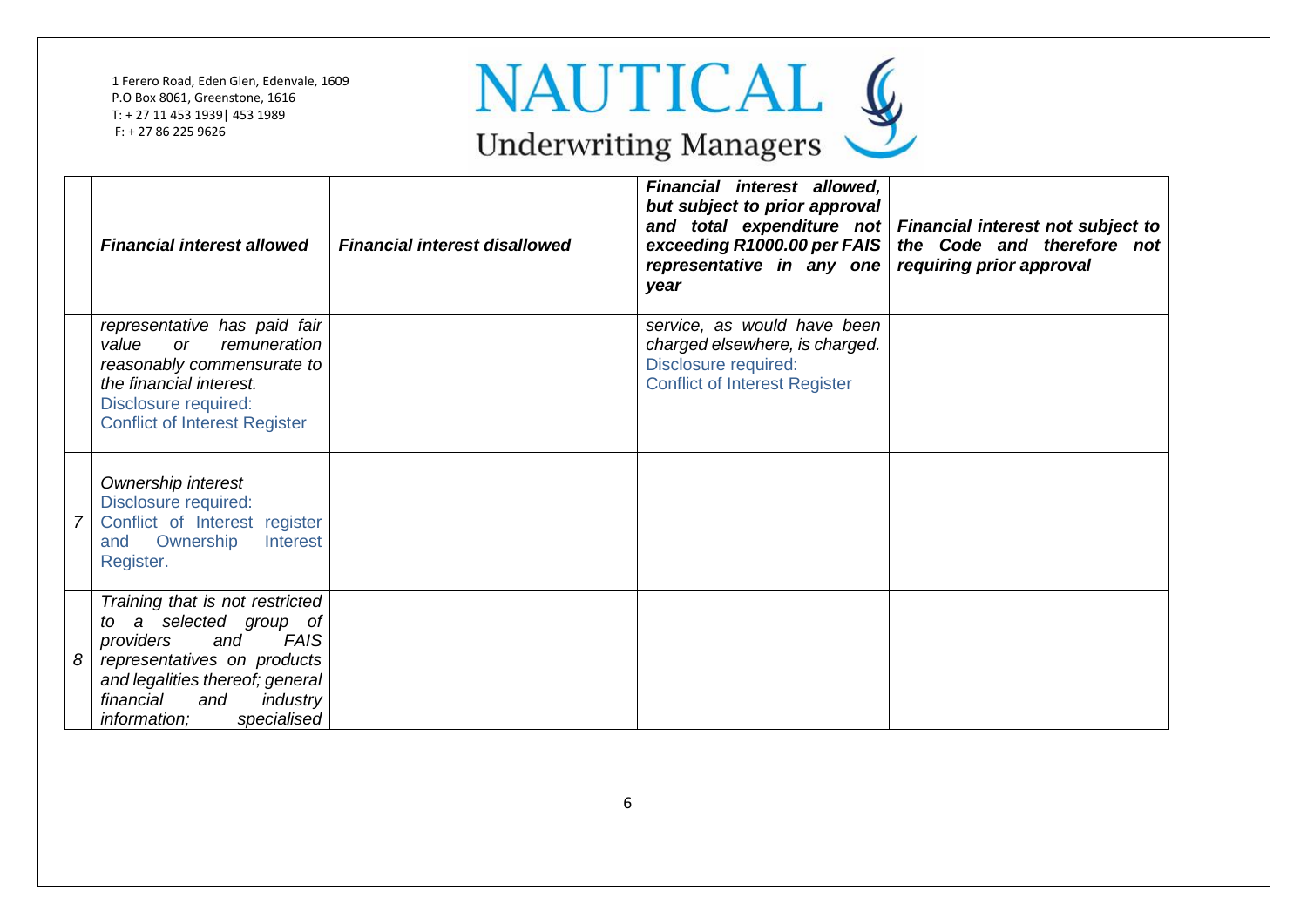

| <b>Financial interest allowed</b>                                                                                                        | <b>Financial interest disallowed</b> | Financial interest allowed,<br>but subject to prior approval<br>representative in any one requiring prior approval<br>year | and total expenditure not Financial interest not subject to<br>exceeding R1000.00 per FAIS   the Code and therefore not |
|------------------------------------------------------------------------------------------------------------------------------------------|--------------------------------------|----------------------------------------------------------------------------------------------------------------------------|-------------------------------------------------------------------------------------------------------------------------|
| technological systems (of a<br>third<br>party) necessary<br>rendering a financial service.<br>Disclosure required:<br>Training register. |                                      |                                                                                                                            |                                                                                                                         |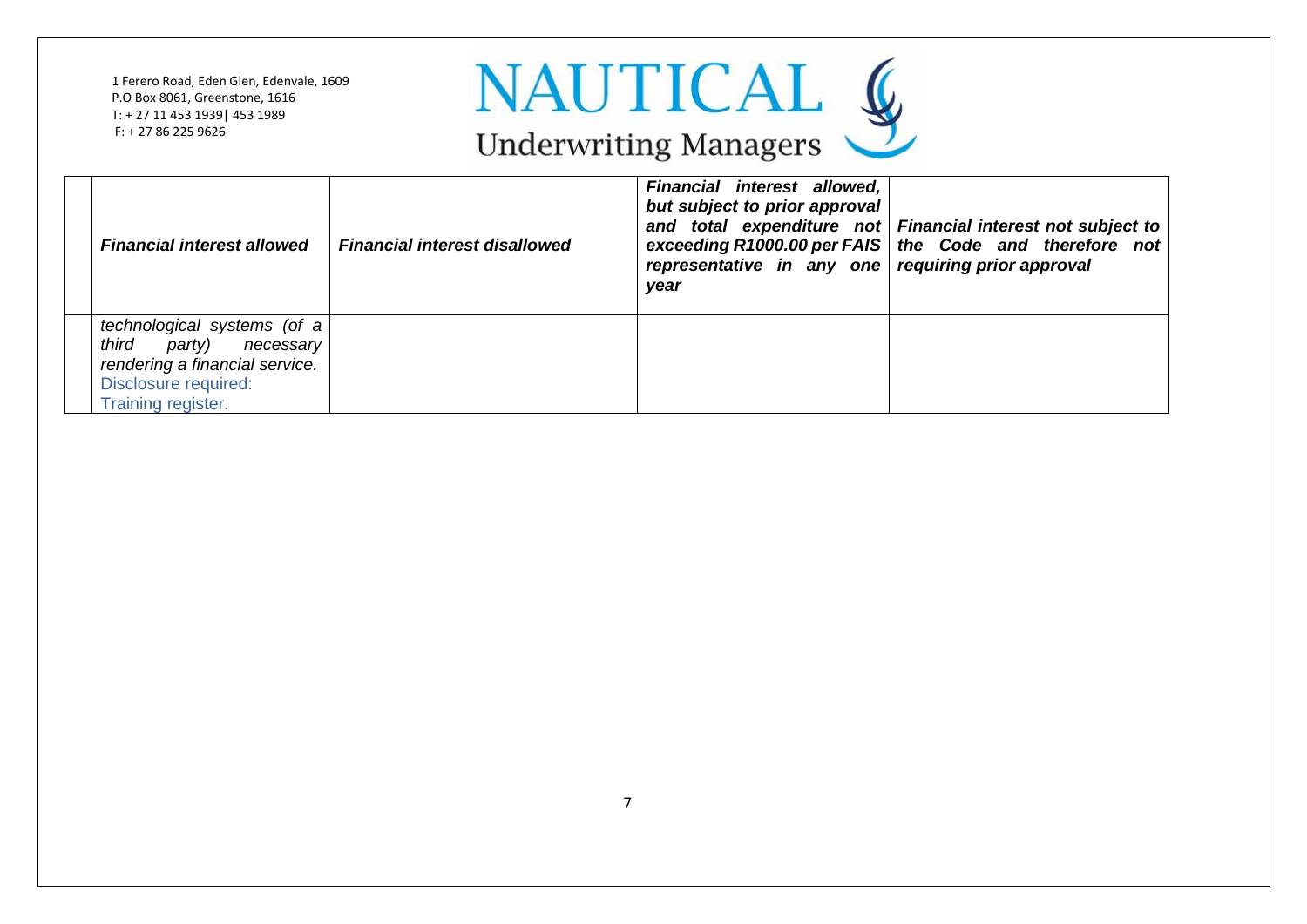## **NAUTICAL Underwriting Managers**

#### **5. Mechanisms for identifying conflicts of interest.**

- *5.1. The "trust test" must be applied to identify and establish conflict of interest. The "trust test" entails enquiring whether one's clients or the public would trust one's judgment if they knew that one was involved in a particular situation or activity. If the answer to this enquiry is "yes", then the situation or activity does not give rise to a conflict of interest. However, if the answer is "no" or "maybe", then that particular situation or activity is likely to give rise to an actual or potential conflict of interest.*
- *5.2. Irrespective of the "trust test", a conflict of interest will be deemed to have arisen if Nautical provides "disallowed financial interest" as listed above or incurs expenditure in excess of R 1,000.00 per FAIS representative per annum.*

#### *6. Measures for avoidance or mitigation of conflicts of interest*

- *6.1. All expenditure incurred that forms part of "immaterial financial interest" will require the written consent of the Manager of the relevant Business Unit and must be recorded in the relevant conflict of interest register. "Immaterial financial interest" is a financial interest with an aggregate annual value of R1000.00 or less, given by a third party to the same FAIS representative or FSP.*
- *6.2. Examples of expenditure that form part of "immaterial financial interest" and that will be subject to specific approval and recording in the conflict of interest register include items listed in the "allowed, but subject to approval" column in the table above.*
- *6.3. In exercising his discretion, the Manager must have regard to:*
	- *6.3.1. the relevant conflict of interest register*
	- *6.3.2. any commission regulations or other laws which may be breached by the receipt of such gift or entertainment; and*
	- *6.3.3. a written statement from the giver explaining the reason for and purpose of the entertainment or gift that must accompany any request for authorisation.*
- *6.4. If it has been established that a particular situation or activity gives rise to a conflict of interest, one must avoid that situation or refrain from that activity. However, if it is not possible to avoid the situation or refrain from the activity that gives rise to a conflict of interest, as confirmed by the Head of the affected Nautical Business Unit, the Head of that Business Unit shall, prior to approving the relevant situation or activity:*
	- *6.4.1. establish the extent to which a specific intermediary is conflicted, i.e. the extent to which the intermediary acts on behalf of Nautical whilst also acting on behalf of a Nautical policyholder/client;*
	- *6.4.2. establish the extent to which Nautical's reputation would be damaged, if the situation or activity giving rise to a conflict of interest were to be brought to the public's attention*
	- *6.4.3. establish the estimated direct financial impact that a particular situation or activity would have on Nautical*
	- *6.4.4. consider how the conflict of interest is likely to affect the policyholder; and*
	- *6.4.5. consider whether Nautical has an appetite to assume the risk, in light of the answers to the above considerations.*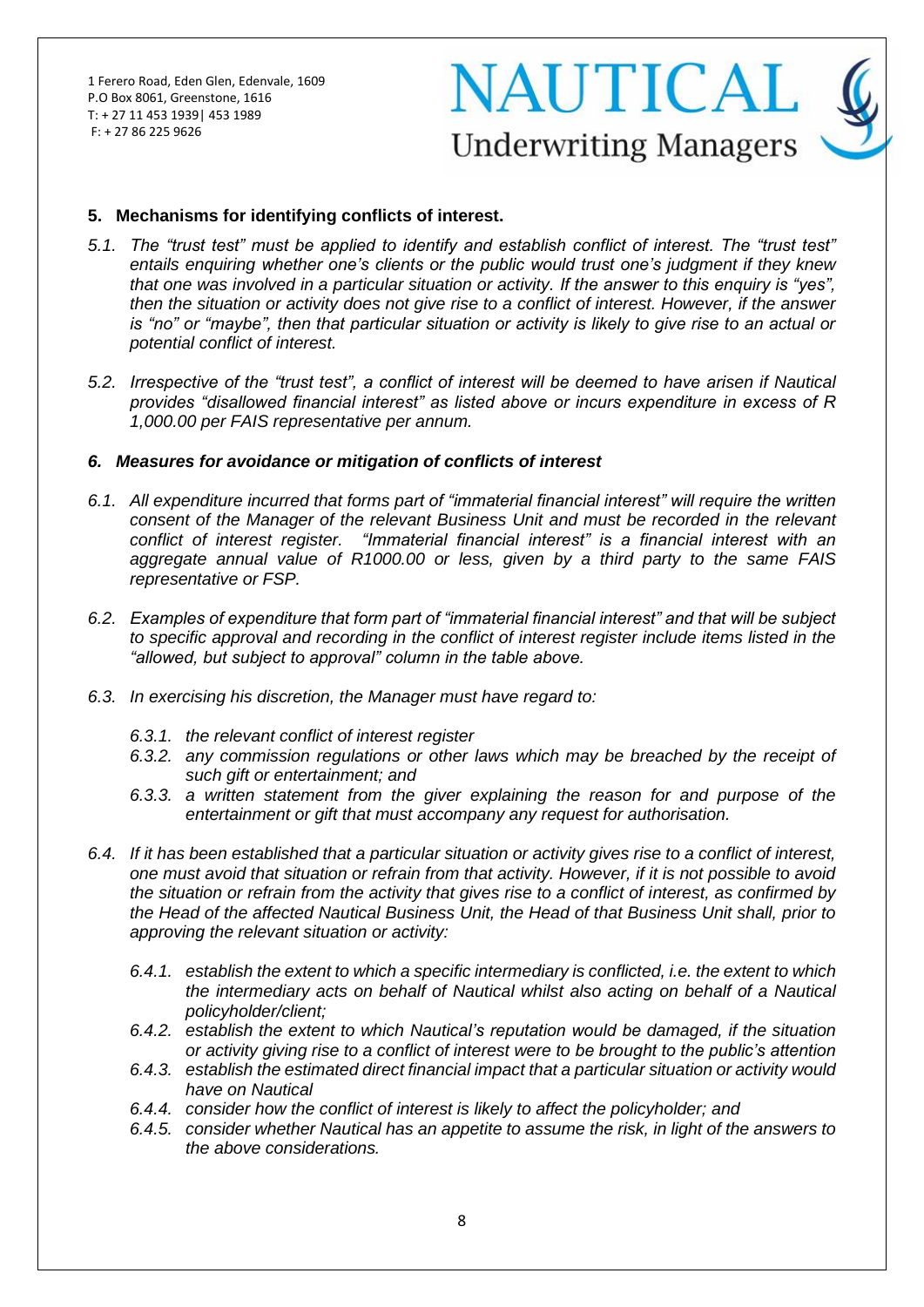# NAUTICAL **Underwriting Managers**

*6.5. Decisions pertaining to particular potential conflict of interest situations that fall within the definition of a "material conflict" of interest must be taken in consultation with the Executive Head of the affected Business Unit. "Material conflict" is a conflict of interest whose monetary value exceeds*

*R1 000.00 or that will directly impact Nautical's reputation.*

- *6.6. Once it is decided that a conflict of interest is inevitable, the Head of the affected Business Unit must ensure that the effect of such conflict is mitigated by putting mitigation measures in place, including:*
	- *6.6.1. cost-sharing; or*
	- *6.6.2. delivering a written communication to the relevant FSP, bringing the conflict of interest to the FSP's attention; and/ or*
	- *6.6.3. requesting that the FSP puts mitigating measures in place, including proactively disclosing the inevitable conflict to affected policyholders, in line with its conflict of interest management policy or in accordance with the Code if the policy is not yet in place.*
- *6.7. Each FAIS representative and client (as defined in paragraph 2 above) of Nautical has a duty to track any immaterial financial interest given to him or her by Nautical, and to advise his or her Key Individual accordingly, as soon as Nautical's expenditure towards that representative or FSP reaches R1000.00 in that particular year.*
- *6.8. Where a conflict is identified and a decision is made in respect of the management thereof, the nature of the decision must be communicated to the client (as defined in paragraph 2 above,) in writing as soon as possible. The client (as defined in paragraph 2 above) must in turn disclose the conflict to the policyholder. This applies regardless of whether the decision was made to cease with the relevant activity or continue therewith despite the existence of the*  conflict or potential conflict. It is important for the preservation of the corporate integrity of *Nautical that these disclosures are made at all times. The decision must also be recorded in Nautical's Conflict of Interest Register together with the way it was resolved/mitigated.*

#### *7. Conflict of interest internal controls*

- *7.1. To manage conflicts of interest, Nautical must maintain a conflict of interest register and Internal Gift Register.*
- *7.2. Nautical must designate one of its employees to maintain the register, and will from time to time, through the Legal Compliance Function, advise all staff of the name and contact details of the designated employee.*
- *7.3. Nautical employees must disclose, to the person designated in accordance with paragraph 7.2 above, any immaterial financial interest or financial interest, as defined above, received from, or given to a FAIS representative and/or FSP. This disclosure must be made within one week after the relevant activity has taken place. Details regarding supporting documentation, such as receipts, must also be disclosed and recorded in the conflict of interest register.*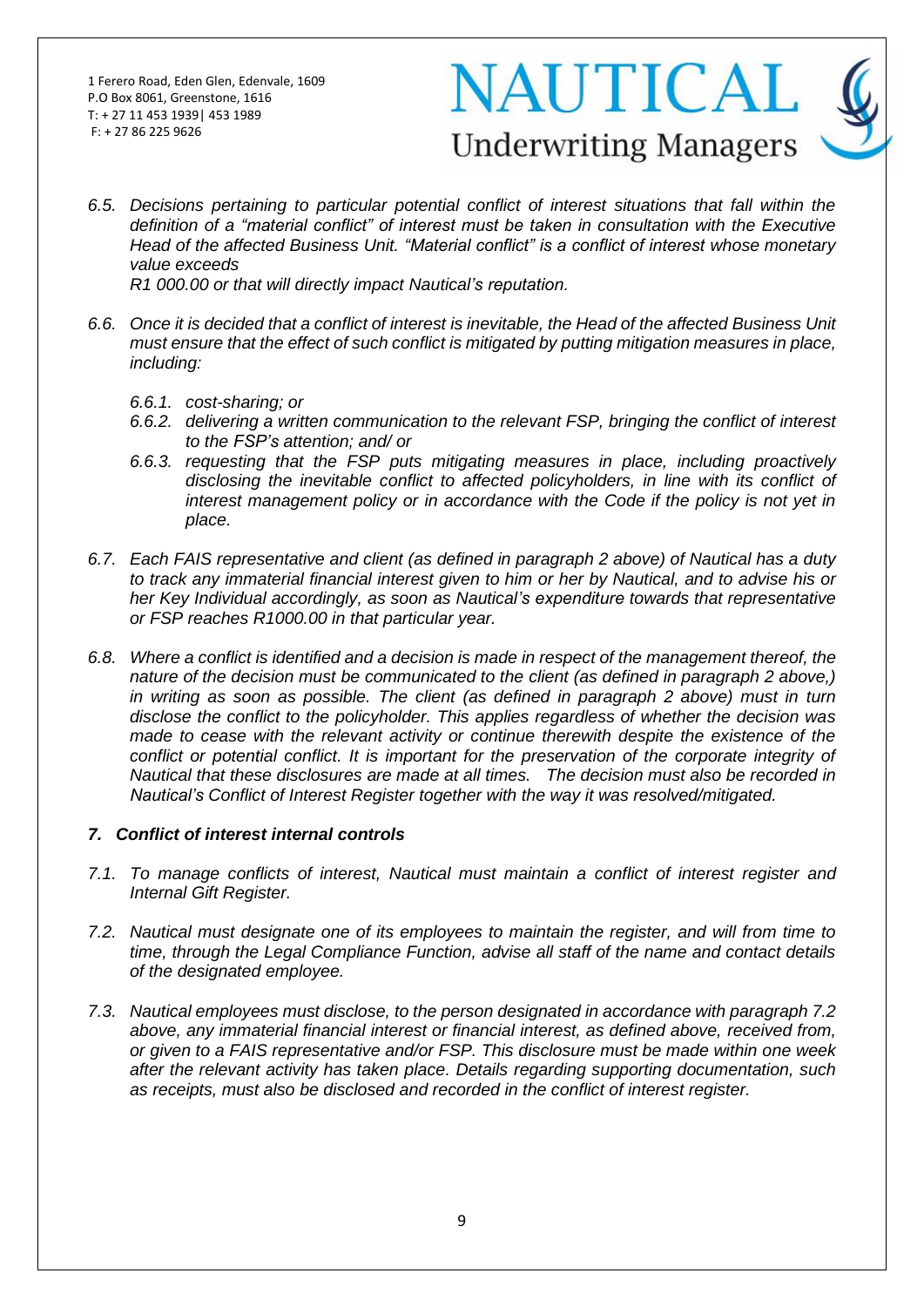# **NAUTICAL Underwriting Managers**

- *7.4. A person responsible for the maintenance of a conflict of interest register must record disclosures made in accordance with paragraph 7.3 above in the register, without delay and, must advise his Business Unit Head and Nautical's Legal Compliance Function immediately upon establishing that activities disclosed in respect of a particular FAIS representative have reached the annual monetary limit.*
- *7.5. The Legal Compliance Function must communicate the above fact to all staff without delay.*
- *7.6. The conflict of interest registers will be audited by Nautical's Legal Compliance Function annually for the purpose of determining whether any financial interest given or received exceeded the aggregate value of R1 000.00 per FAIS representative and to determine whether any expenditure is duplicated across the respective conflict of interest registers.*
- *7.7. Key Individuals must sign the Key Individual Declaration on an annual basis. See Annexure B.*

#### *8. Reporting of conflicts of interest*

- *8.1. The outcome of the conflict of interest register audit shall be reported to the Chief Executive Officer, the FAIS compliance officer and the FAIS-appointed key individuals of Nautical.*
- *8.2. Heads of Business Units who have engaged in activities that have given rise to conflict of interest situations are obliged to disclose to the Nautical Executive Committee the detail pertaining to such activities, including the mitigation measures taken. The monitoring of the conflict of interest register will be done on a quarterly basis, by the Legal and Compliance Department and must include recommendations regarding steps that will be taken to avoid a recurrence of such conflict of interest situations.*
- *8.3. Discussions regarding conflicts of interest by the Executive Committee during their committee meetings must be recorded in the minutes of such meetings. The relevant extracts of the minutes must be made available to the FAIS compliance officer upon request, for the purpose of enabling the FAIS compliance officer to report on compliance with this Policy, as required by the Code.*

#### *9. Consequences of not adhering to the Policy.*

*Violation of this Policy by a Nautical employee may result in disciplinary action being taken against the employee, in accordance with Nautical's Disciplinary Code as amended from time to time. Violation by a client (as defined in paragraph 2 above) may result in termination of the business relationship with the particular client.* 

#### *10. Consequences of withholding information or inaccurate information*

*Provision of false or misleading information or concealment of material facts relating to activities logged or that must be logged in a conflict of interest register is, in addition to being a disciplinary action, a punishable offence. Such conduct can, on conviction, lead to a fine of up to R1 million or imprisonment for up to 10 years.*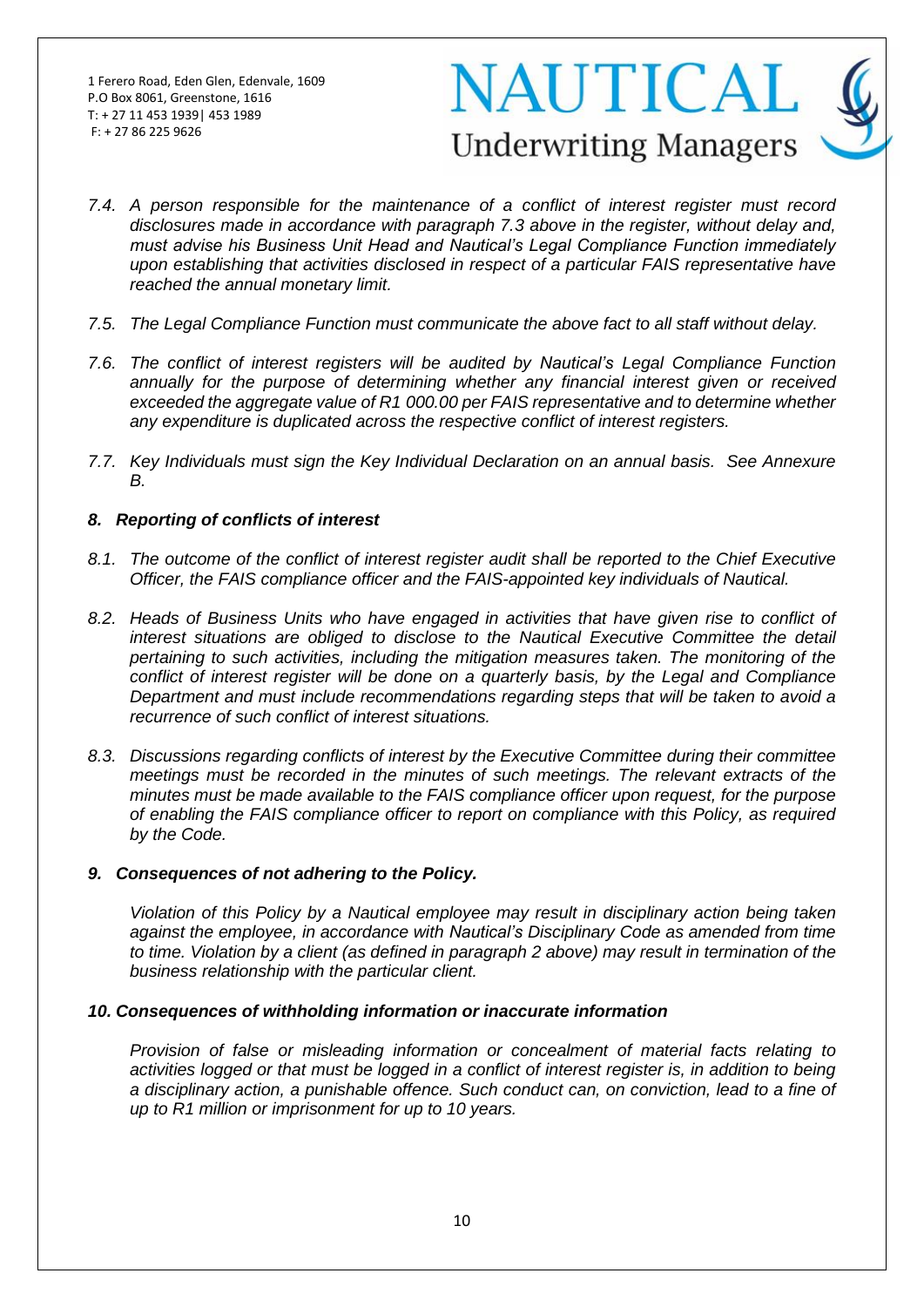## **NAUTICAL Underwriting Managers**

#### *11. Nautical's Associates and Third Parties*

*Conducting business with or via an "associate" or a "third party", as defined in the Code, may inherently give rise to a conflict of interest, thus Nautical is required by the Code to make a list of its associates available to interested parties, together with this policy. The Nautical structure, in which Nautical's associates are listed, is attached as Annexure "A".*

#### *12. Staff training and general awareness.*

- *12.1 All the company's staff must be trained on this policy.* 
	- *A copy of the policy must be provided to each staff member by means of a hard copy. The hard copy of the policy will also be made available for inspection at the Legal and Compliance department.*
	- *Moreover, all the company's clients (as defined in paragraph 2 above) - existing and future, must be made aware of the existence of this policy. The policy must be made available by Nautical for easy access.*

#### *13. Review of the Policy*

*This policy shall be reviewed by the Legal and Compliance department annually and any changes to this policy shall be communicated to all staff and clients.*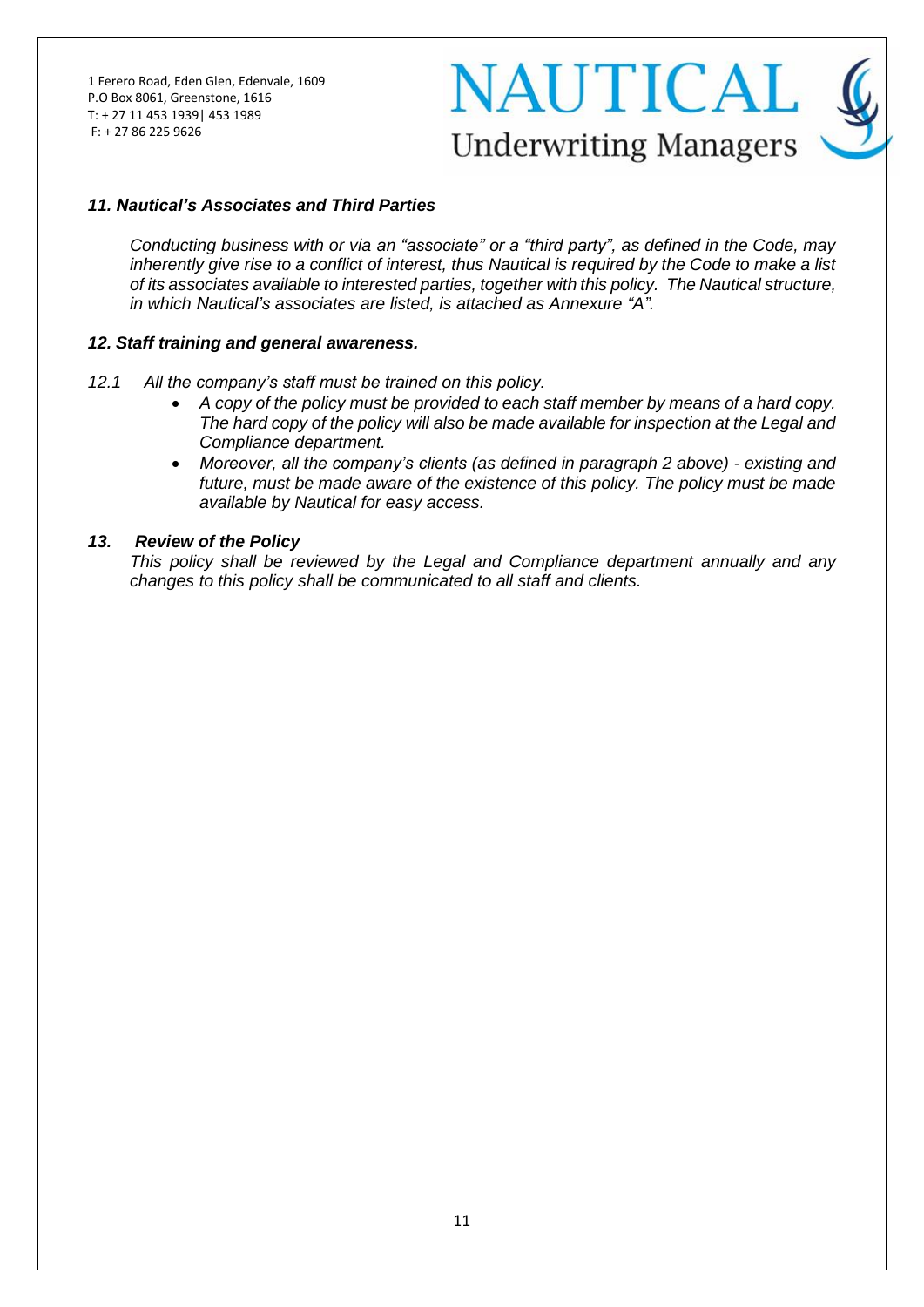## **NAUTICAL Underwriting Managers**

### *ANNEXURE A*

*Associates*

#### **List of third parties in which the FSP holds an ownership interest as at [date]**

#### **\*Please see below for a list of definitions.**

| <b>Number</b> | <b>Product Supplier</b> | <b>Nature of</b> | <b>Extent of</b> | <b>Relevant</b>   | <b>Agreements /</b>   |
|---------------|-------------------------|------------------|------------------|-------------------|-----------------------|
|               |                         | ownership        | ownership        | <b>Associates</b> | arrangements          |
|               |                         | interest e.g.    | interest         | (only apply       | where a               |
|               |                         | equity or        |                  | to Product        | financial             |
|               |                         | proprietary      |                  | <b>Suppliers</b>  | interest is           |
|               |                         | interests or     |                  | and Product       | provided to a         |
|               |                         | holdings         |                  | <b>Providers)</b> | provider or its       |
|               |                         |                  |                  |                   | representative        |
|               |                         |                  |                  |                   | (applies to           |
|               |                         |                  |                  |                   | <b>Product</b>        |
|               |                         |                  |                  |                   | <b>Suppliers,</b>     |
|               |                         |                  |                  |                   | <b>Product</b>        |
|               |                         |                  |                  |                   | Providers,            |
|               |                         |                  |                  |                   | <b>Relevant</b>       |
|               |                         |                  |                  |                   | <b>Associates and</b> |
|               |                         |                  |                  |                   | <b>Distribution</b>   |
|               |                         |                  |                  |                   | <b>Channels</b> )     |
|               |                         |                  |                  |                   |                       |
|               |                         |                  |                  |                   |                       |
|               |                         |                  |                  |                   |                       |
|               |                         |                  |                  |                   |                       |

### **Definitions:**

- 1. **"Distribution Channel"** means:
	- (a) Any **arrangement** between a product supplier [or any of its associates] and one or more providers [or any of its associates] in terms of which arrangement, **any support or service** is provided to the provider/s in rendering a financial service to a client.
	- (b) Any **arrangement** between two or more providers [or any of their associates], which arrangement **facilitates, supports or enhances a relationship** between the provider/s and a product supplier.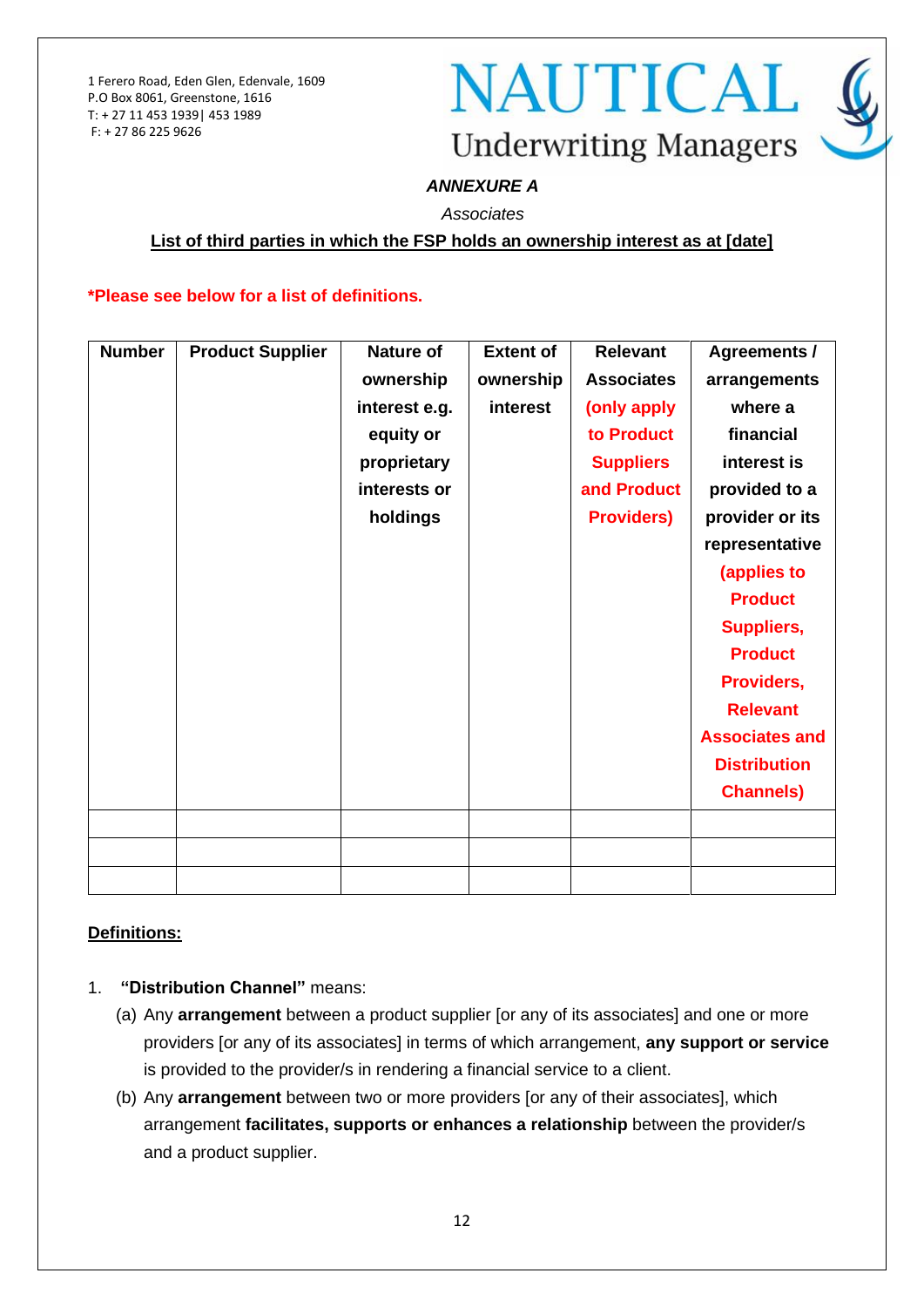## **NAUTICAL Underwriting Managers**

- (c) Any **arrangement** between two or more product suppliers [or any of their associates], which arrangement **facilitates, supports, or enhances a relationship** between a provider or providers and a product supplier.
- 2. **"Ownership Interest"** means:
	- (a) An equity or proprietary interest, for which fair value was paid by the owner at the time of the acquisition, other than equity or a proprietary interest held as an approved nominee on behalf of another person; and
	- (b) Includes any dividend, profit share or similar benefit derived from that equity or ownership interest.
- 3. **"Provider"** means an authorized financial services provider and includes a representative.
- 4. **"Product Supplier"** means any person who issues a financial product by virtue of an authority, approval or right granted to such person under any law, including the Companies Act, 1973.
- 5. **"Third party"** means:
	- (a) A product supplier.
	- (b) Another provider.
	- (c) An associate of a product supplier or a provider.
	- (d) A distribution channel.
	- (e) Any person who in terms of an agreement or arrangement with a person referred to in paragraphs (a) to (d) provides a financial interest to a provider or its representative.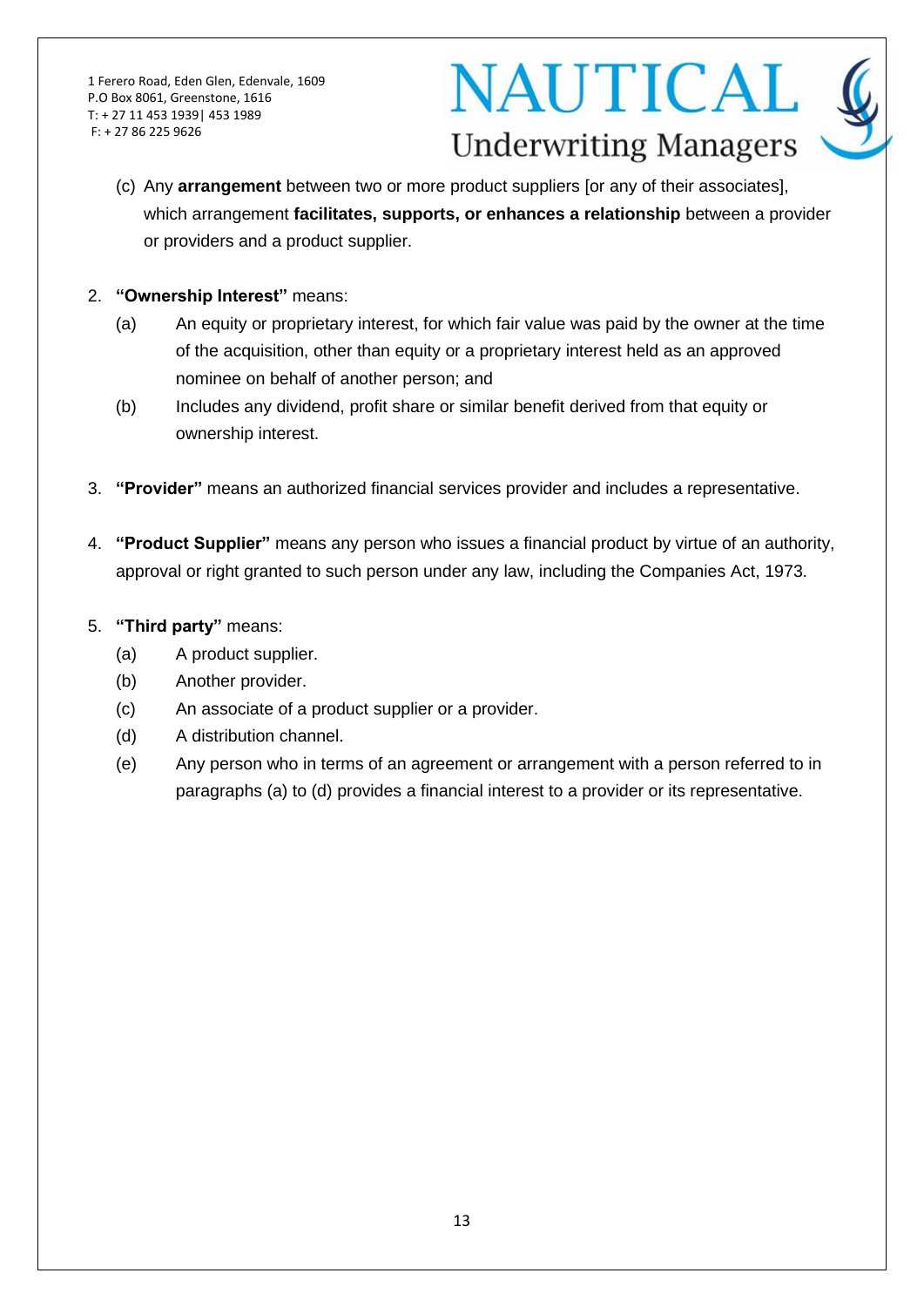-

-



## **ANNEXURE B Conflict of Interest Questionnaire**

### **ATTENTION KEY INDIVIDUALS OF FSP LICENCE NUMBER\_\_\_\_\_\_\_\_**

FSP (" ") requires each key individual of the business to:

- 1) Annually review the FSP's Conflicts of interest policy (the "Policy");
- 2) To disclose any possible personal, familial, or business relationship that reasonably could give rise to a conflict of interest or the appearance of a conflict of interest in the **Conflict of Interest Questionnaire (found here)**; and
- 3) To acknowledge by his or her signature that he or she is acting in accordance with the letter and spirit of such Policy on the Pledge of Personal Commitment.

Please respond to the following questions to the best of your knowledge:

1. Please list all corporations, partnerships, associations or other organizations of which you are an officer, director, trustee, partner, or employee, and describe your affiliation with such entity.

\_\_\_\_\_\_\_\_\_\_\_\_\_\_\_\_\_\_\_\_\_\_\_\_\_\_\_\_\_\_\_\_\_\_\_\_\_\_\_\_\_\_\_\_\_\_\_\_\_\_\_\_\_\_\_\_\_\_\_\_\_\_\_\_\_\_\_\_\_\_\_\_ \_\_\_\_\_\_\_\_\_\_\_\_\_\_\_\_\_\_\_\_\_\_\_\_\_\_\_\_\_\_\_\_\_\_\_\_\_\_\_\_\_\_\_\_\_\_\_\_\_\_\_\_\_\_\_\_\_\_\_\_\_\_\_\_\_\_\_\_\_\_\_\_

2. In terms of the FAIS Code of Conduct you must disclose to the client (as defined in paragraph 2 above of the policy,) the existence of any personal interest in a relevant service, or of any circumstances which gives rise to annual or potential conflict of interest in relation to such service, and take all reasonable steps to ensure the fair treatment of the client: Comment

\_\_\_\_\_\_\_\_\_\_\_\_\_\_\_\_\_\_\_\_\_\_\_\_\_\_\_\_\_\_\_\_\_\_\_\_\_\_\_\_\_\_\_\_\_\_\_\_\_\_\_\_\_\_\_\_\_\_\_\_\_\_\_\_\_\_\_\_\_\_\_\_\_\_\_ \_\_\_\_\_\_\_\_\_\_\_\_\_\_\_\_\_\_\_\_\_\_\_\_\_\_\_\_\_\_\_\_\_\_\_\_\_\_\_\_\_\_\_\_\_\_\_\_\_\_\_\_\_\_\_\_\_\_\_\_\_\_\_\_\_\_\_\_\_\_\_\_\_\_\_

3. Non-cash incentives offered and/or other indirect consideration payable by another provider, a product supplier, or any other person to clients (as defined in paragraph 2 above) could be viewed as a potential conflict of interest. Please list any indirect consideration paid in the last 12 months (can include incentive trips, sponsorships, gifts that amount to material benefits, business services, entertainment expenses, access of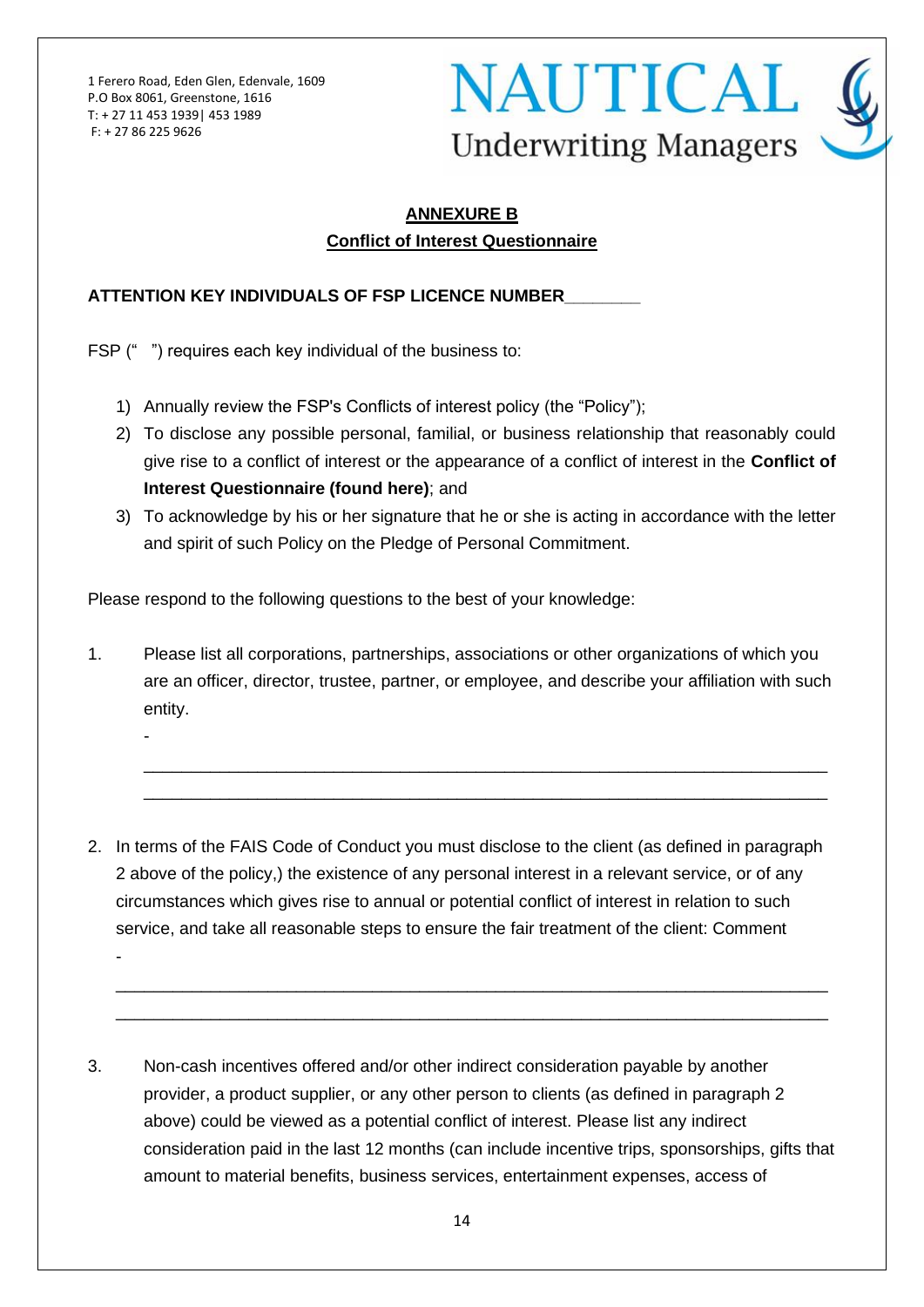-



preferential, differentiated service/training/advice facilities, shareholdings, sales quota obligations, product biases etc) to clients.

\_\_\_\_\_\_\_\_\_\_\_\_\_\_\_\_\_\_\_\_\_\_\_\_\_\_\_\_\_\_\_\_\_\_\_\_\_\_\_\_\_\_\_\_\_\_\_\_\_\_\_\_\_\_\_\_\_\_\_\_\_\_\_\_\_\_\_\_\_\_\_\_ \_\_\_\_\_\_\_\_\_\_\_\_\_\_\_\_\_\_\_\_\_\_\_\_\_\_\_\_\_\_\_\_\_\_\_\_\_\_\_\_\_\_\_\_\_\_\_\_\_\_\_\_\_\_\_\_\_\_\_\_\_\_\_\_\_\_\_\_\_\_\_\_

- 4. Has the information above been disclosed on the disclosure documentation of the FSP? **YES** or **NO**
- 5. Please list any proposed business dealings between you (Nautical), the product suppliers, and the FSP, their family members, and/or other related entities. Describe each such relationship listed and the actual and potential financial benefits as you can best estimate them.

\_\_\_\_\_\_\_\_\_\_\_\_\_\_\_\_\_\_\_\_\_\_\_\_\_\_\_\_\_\_\_\_\_\_\_\_\_\_\_\_\_\_\_\_\_\_\_\_\_\_\_\_\_\_\_\_\_\_\_\_\_\_\_\_\_\_\_\_\_\_\_\_ \_\_\_\_\_\_\_\_\_\_\_\_\_\_\_\_\_\_\_\_\_\_\_\_\_\_\_\_\_\_\_\_\_\_\_\_\_\_\_\_\_\_\_\_\_\_\_\_\_\_\_\_\_\_\_\_\_\_\_\_\_\_\_\_\_\_\_\_\_\_\_\_

\_\_\_\_\_\_\_\_\_\_\_\_\_\_\_\_\_\_\_\_\_\_\_\_\_\_\_\_\_\_\_\_\_\_\_\_\_\_\_\_\_\_\_\_\_\_\_\_\_\_\_\_\_\_\_\_\_\_\_\_\_\_\_\_\_\_\_\_\_\_\_\_ \_\_\_\_\_\_\_\_\_\_\_\_\_\_\_\_\_\_\_\_\_\_\_\_\_\_\_\_\_\_\_\_\_\_\_\_\_\_\_\_\_\_\_\_\_\_\_\_\_\_\_\_\_\_\_\_\_\_\_\_\_\_\_\_\_\_\_\_\_\_\_\_

6. Are you aware of any other relationships, arrangements, transactions, or matters which could create a conflict of interest or the appearance of conflict? If so, please describe.

I have read the conflicts of interest policy. I am currently, and agree to remain, in compliance with the Policy.

Entered into on this the \_\_\_\_\_\_ day of \_\_\_\_\_\_\_, 2021.